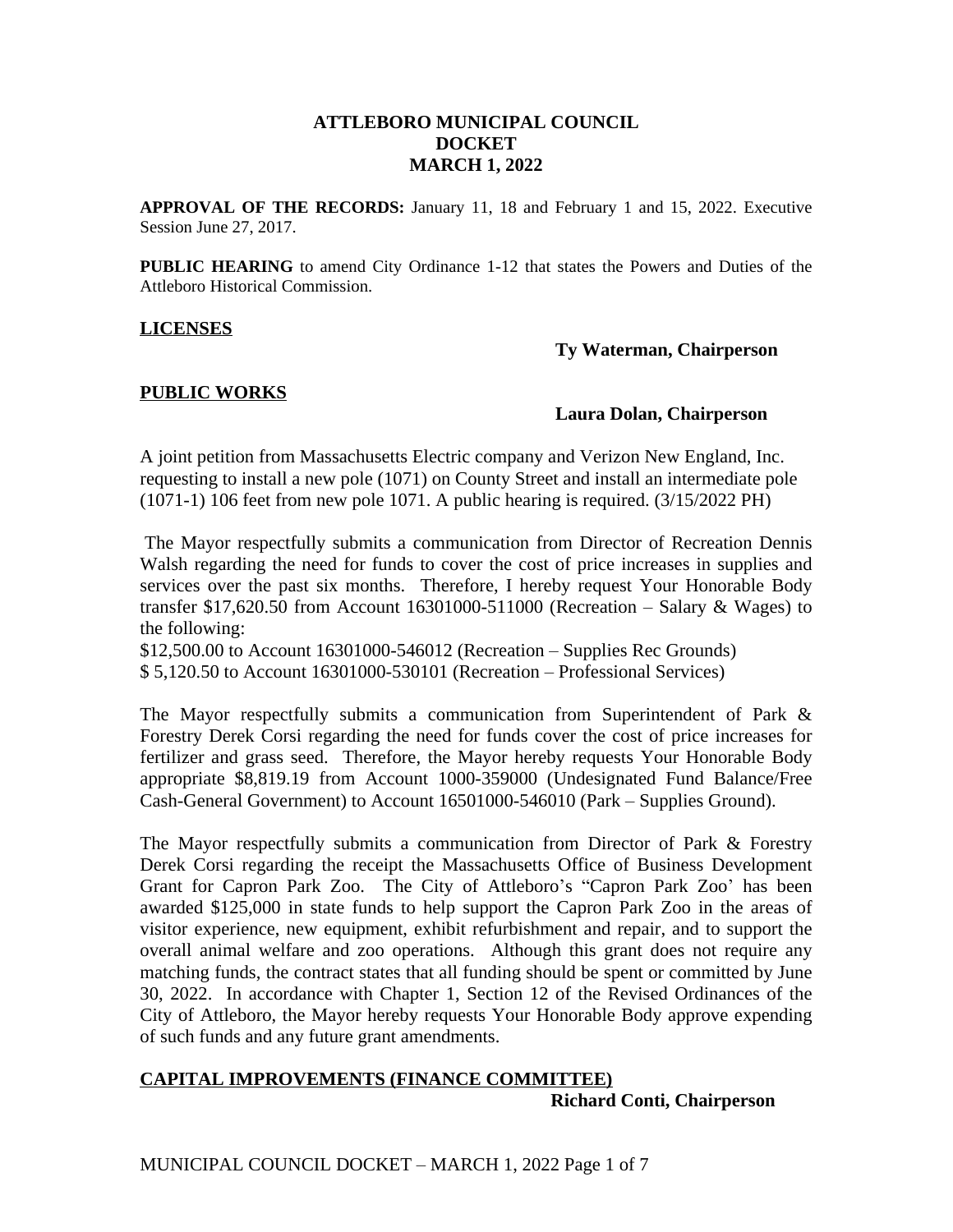The Mayor respectfully submits a communication from Director of Recreation Dennis Walsh regarding the need for funds to repair the roof at the Bartek Center. The funding request includes a 10% contingency. Therefore, the Mayor hereby requests Your Honorable Body appropriate \$7,546.00 from Account 1000-359000 (Undesignated Fund Balance/Free Cash-General Government) to Account 16301000-582513 (Recreation – Building Improvements).

The Mayor respectfully submits a communication from Superintendent of Park & Forestry Derek Corsi regarding the need for funds to purchase a new pre-fabricated ticket booth at Capron Park Zoo, in order to make a permanent main entrance point. At the start of the pandemic in 2020, the zoo was forced to use its auxiliary side entrance as a main entrance point for zoo patrons. Over that timeframe, this new setup has been very beneficial to the zoo. By separating the entrance and exit points, the reduction in wait time and ease of entering the zoo has been extremely positive to the visitor experience. Therefore, the Mayor hereby requests Your Honorable Body appropriate \$15,000.00 from Account 1000-359000 (Undesignated Fund Balance/Free Cash-General Government) to Account 16601000-582513 (Capron Park Zoo – Building Improvements).

# **TRAFFIC AND TRANSPORTATION**

#### **Kelly Bennett, Chairperson**

# **BUDGET AND APPROPRIATIONS (FINANCE COMMITTEE Todd Kobus, Chairperson**

The Mayor respectfully submits a communication from Director of Planning & Development Gary Ayrassian regarding the receipt of Green Communities Grant of approximately \$186,629 from the Executive Office of Energy and Environmental Emergency Affairs (EOEEA). In accordance with Chapter 1, Section 12 of the Revised Ordinances of the City of Attleboro, the Mayor hereby requests Your Honorable Body to approve the expenditure of such funds and approve any further grant amendments.

## **ZONING AND LAND USE**

## **Diana Holmes, Chairperson**

# **CITY PROPERTY AND CLAIMS**

# **Sara-Lynn Reynolds, Chairperson**

A proposed resolution in support of the South Attleboro Train Station Renovation project.

The Mayor respectfully submits a communication from Legal Secretary Alison Wood regarding a printer that the Assessor's Office would like to declare as surplus. Therefore,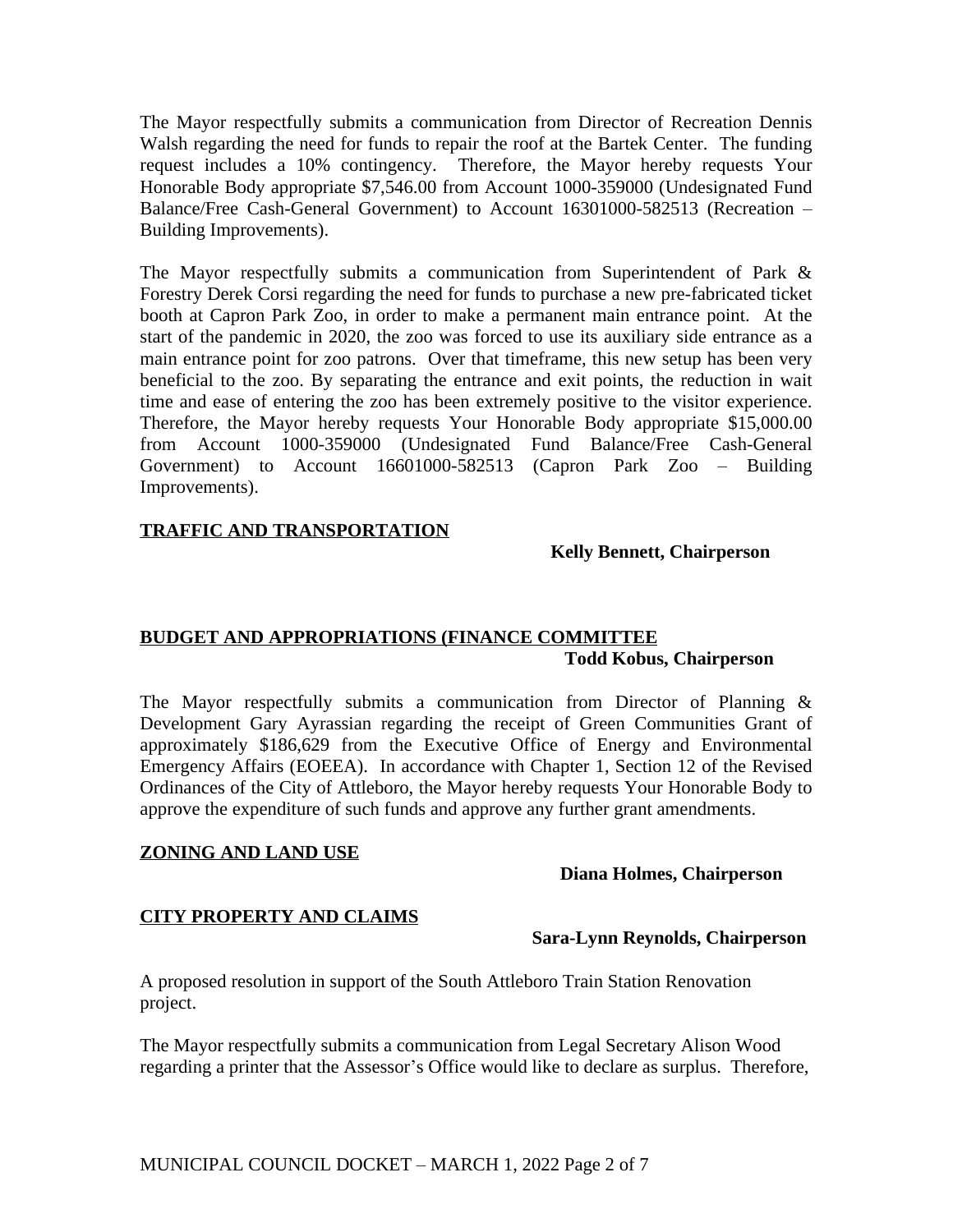the Mayor hereby requests Your Honorable Body to declare the following as surplus and available for disposition:

| <b>ITEM</b> | <b>MAKE/MODEL</b>  | <b>SERIAL NO.</b> | <b>CONDITION</b> |
|-------------|--------------------|-------------------|------------------|
| Printer     | HP Laserjet 9050dn | JPRC97704T        | Very Poor        |

The Mayor respectfully submits a communication from Legal Secretary Alison Wood regarding items that the Recreation Department would like to declare as surplus. Therefore, the Mayor hereby requests Your Honorable Body to declare the following as surplus and available for disposition:

| <b>ITEM</b>               | <b>CONDITION</b> |
|---------------------------|------------------|
| <b>Gym Lockers</b>        | Fair to Poor     |
| <b>Exercise Equipment</b> | Fair             |

The Mayor respectfully submits a communication from Legal Secretary Alison Wood regarding items that the Police Department would like to declare as surplus. Therefore, the Mayor hereby requests Your Honorable Body to declare the following as surplus and available for disposition:

| Year | Make/Model             | Vin # |                           | Miles | Condition |
|------|------------------------|-------|---------------------------|-------|-----------|
| 2011 | Dodge/Charger          |       | 2B3CL1CT7BH597891 84,790  |       | Poor      |
| 2014 | Ford/Explorer          |       | 1FM5K8AR8EGC26650 118,495 |       | Poor      |
| 2007 | Fisher/Minute Mount II |       | N/A                       | N/A   | Poor      |

The Mayor respectfully submits a communication from Library Director Amy Rhilinger regarding the donation of 20 laptop computers to the Attleboro Public Library from Sensata Technologies with an estimated value of \$10,000.00. In accordance with Section 1-12 of the Revised Ordinances of the City of Attleboro, the Mayor hereby requests Your Honorable Body to accept this generous donation to the City of Attleboro.

The Mayor respectfully submits a communication from Superintendent of Schools David Sawyer regarding the donation of a Skutt KM 1027 208v 1ph Kiln with an estimated value of \$3,440.92 for the art room at Studley Elementary School from Ameriport Logistics. In accordance with Section 1-12 of the Revised Ordinances of the City of Attleboro, I hereby request Your Honorable Body to accept this generous donation to the City of Attleboro.

# **PERSONNEL, VETERANS AND HUMAN SERVICES**

## **Michael Angelo, Chairperson**

The Mayor respectfully submits for confirmation by Your Honorable Body the following reappointments for the positions and for the terms as indicated:

| <b>Name</b>    | Appointment                    | <b>Term</b> | <b>Expires</b> |
|----------------|--------------------------------|-------------|----------------|
| Kathi Gariepy  | <b>Conservation Commission</b> | 3 Year      | February 2025  |
| Douglas Greene | Cultural Council               | 3 Year      | February 2025  |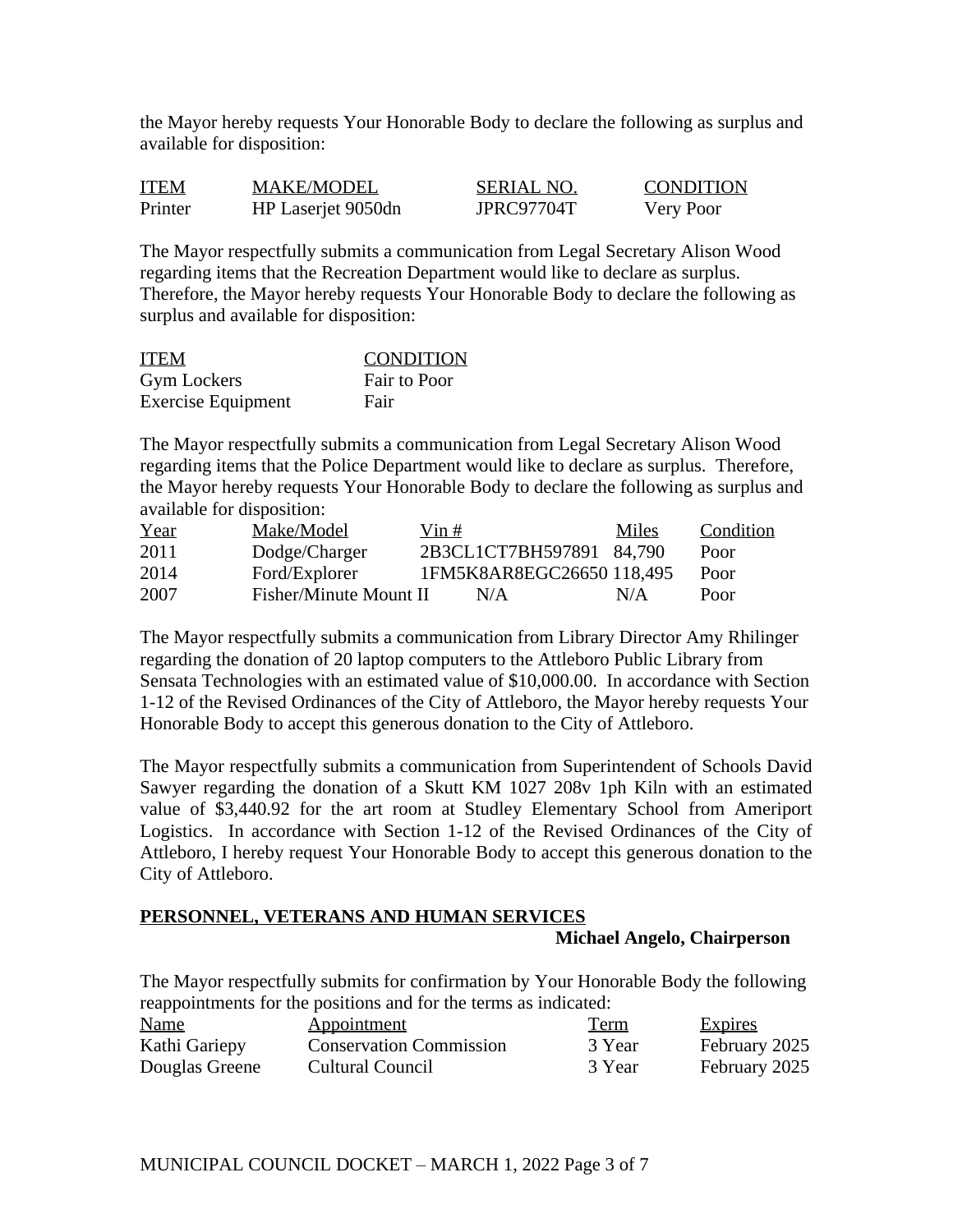| Name                     | Appointment                                | Term   | <b>Expires</b> |
|--------------------------|--------------------------------------------|--------|----------------|
| <b>Randal Vincent</b>    | Inspector of Wiring                        | 3 Year | February 2025  |
| Laban O'Brien            | Alt. Inspector of Wiring                   | 1 Year | February 2023  |
| <b>Steven Nunes</b>      | Asst. Insp. Of Gas Piping/ Gas App. 3 Year |        | February 2025  |
| Cynthia Amara            | <b>City Solicitor</b>                      | 1 Year | February 2023  |
| Dorothy Brissette        | Community Development Dir.                 | 2 Year | February 2024  |
| Ben Quelle               | Dir. Vet. Serv./Agent/Burial Agent         | 2 Year | February 2024  |
| <b>Scott Lachance</b>    | <b>Forest Warden</b>                       | 1 Year | February 2023  |
| <b>Christopher Quinn</b> | <b>Health Officer</b>                      | 1 Year | February 2023  |
| Kyle Heagney             | Lockup Keeper                              | 1 Year | February 2023  |
| Catherine Rego           | Parking Administrator                      | 1 Year | February 2023  |
| Derek Corsi              | Superintendent of Park & Forestry          | 3 Year | February 2025  |
|                          |                                            |        |                |

The Mayor respectfully submits for confirmation by Your Honorable Body the following reappointments to positions and for terms as indicated:

The Mayor respectfully submits for confirmation by Your Honorable Body the appointment of Derek Corsi, 467 Seven Mile Road, Hope, RI to fill an expired term as the Superintendent of Insect Pest Control. Term to expire February 2025.

The Mayor respectfully submits a communication from Director of Budget & Administration Jeremy Stull regarding the need to fund the added Grade 9 Solid Waste Manager for the remainder of FY22. Therefore, the Mayor hereby requests Your Honorable Body transfer \$23,776.48 from Account 11241000-578300 (City Wide – Reserve Fund for Transfer) to Account 15101000-511000 (Health Department – Salary and Wages Full Time). Upon approval, the available balance in Reserve Fund for Transfer, to include any pending requests, will be \$5,667.68.

The Mayor respectfully submits a communication from Director of Budget & Administration Jeremy Stull regarding the executed memorandum of agreement with the Attleboro Laborers' Association, which covers fiscal years 2021-2023. Additional funding is needed in order to complete this agreement.

It is our intention to implement the new wage scale, once funding is approved, on the payroll of March 10, 2022 and process retro payments and one-time payments on the payroll of March 17, 2022.

Therefore, the Mayor hereby requests Your Honorable Body transfer \$72,187.11 from Account 11241000-578350 (City Wide – Reserve for Labor Negotiations) to accounts:

| 11211000   |        |               | 511000 MAYORS OFFICESALARY AND WAGES FULL TIME | \$1,456.28    |
|------------|--------|---------------|------------------------------------------------|---------------|
| 11211000   | 511100 |               | MAYORS OFFICES ALARIES AND WAGES PART TIME     | 347.69<br>S.  |
| 11211000   | 513001 |               | <b>MAYORS OFFICELUMP SUM RETRO</b>             | 500.00<br>\$. |
| 12101000   | 511000 | <b>POLICE</b> | <b>SALARY AND WAGES FULL TIME</b>              | \$3,200.47    |
| 12101000   | 511100 | <b>POLICE</b> | <b>SALARIES AND WAGES PART TIME</b>            | \$ 215.00     |
| 12101000   | 513001 | <b>POLICE</b> | LUMP SUM RETRO                                 | \$1,000.00    |
| 12401000   | 511000 |               | BUILDING INSP. SALARY AND WAGES FULL TIME      | \$4,058.95    |
| 12401000   | 513001 |               | <b>BUILDING INSP. LUMP SUM RETRO</b>           | \$1,000.00    |
| 15101000   | 511000 | <b>HEALTH</b> | <b>SALARY AND WAGES FULL TIME</b>              |               |
| \$2,890.54 |        |               |                                                |               |

MUNICIPAL COUNCIL DOCKET – MARCH 1, 2022 Page 4 of 7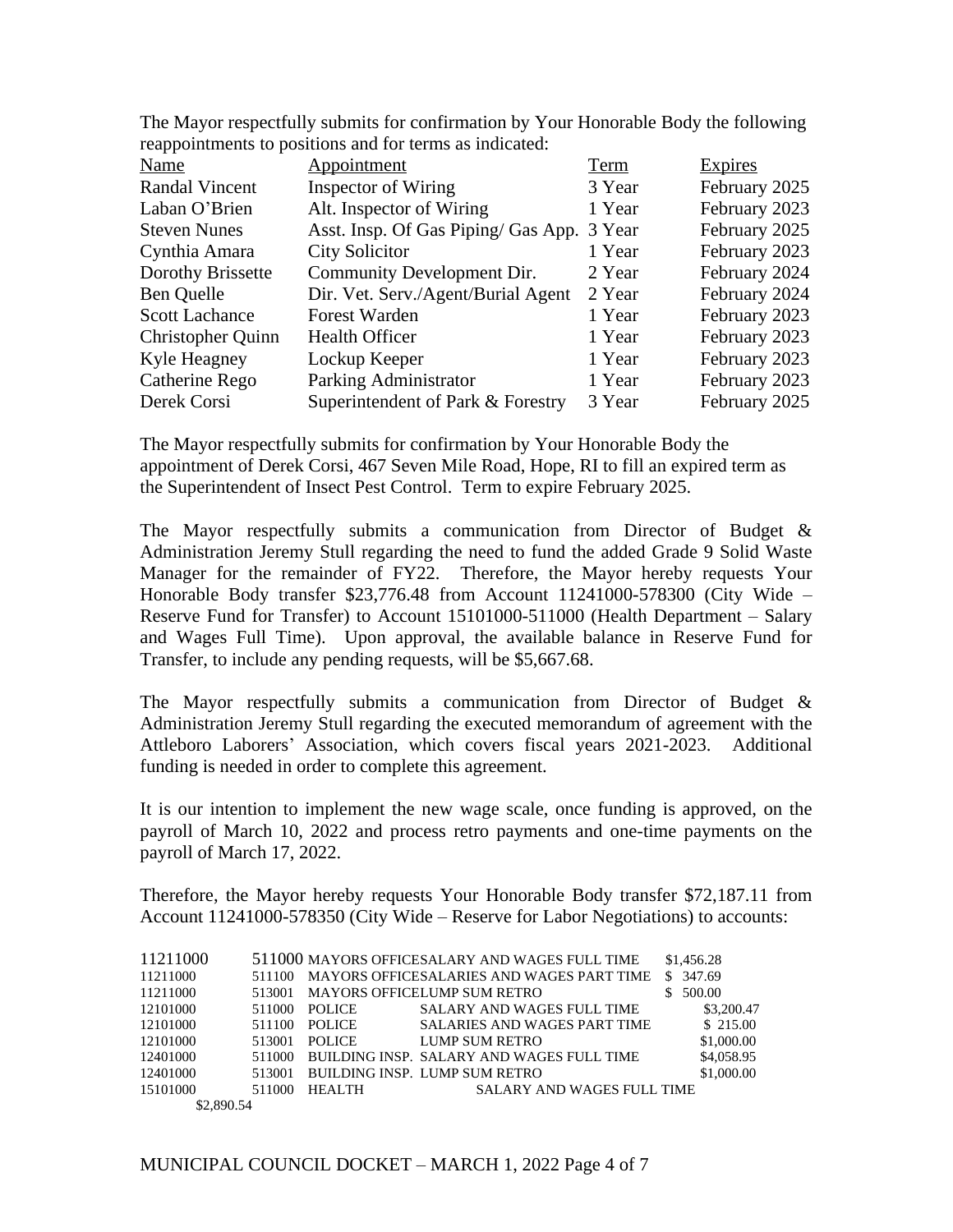| 513001     | <b>HEALTH</b>     | <b>LUMP SUM RETRO</b>             |                                                                                                                                                |
|------------|-------------------|-----------------------------------|------------------------------------------------------------------------------------------------------------------------------------------------|
| \$1,000.00 |                   |                                   |                                                                                                                                                |
| 511000     | COA               | <b>SALARY AND WAGES FULL TIME</b> | \$ 314.78                                                                                                                                      |
| 513001     | COA               | LUMP SUM RETRO                    | \$ 500.00                                                                                                                                      |
| 511000     | <b>LIBRARY</b>    | SALARY AND WAGES FULL TIME        | \$1,341.31                                                                                                                                     |
| 513001     | <b>LIBRARY</b>    | LUMP SUM RETRO                    | \$ 500.00                                                                                                                                      |
| 511000     | <b>RECREATION</b> | SALARY AND WAGES FULL TIME        | \$10,452.13                                                                                                                                    |
| 513001     | <b>RECREATION</b> | LUMP SUM RETRO                    | \$3,000.00                                                                                                                                     |
| 515050     | <b>RECREATION</b> | <b>SPECIAL LICENSES</b>           | \$ 3,600.00                                                                                                                                    |
| 511000     |                   |                                   | \$25,909.96                                                                                                                                    |
| 513000     |                   | <b>OVERTIME</b>                   | 500.00<br>S.                                                                                                                                   |
| 513001     |                   |                                   | \$ 8,500.00                                                                                                                                    |
| 515050     |                   |                                   | \$2,400.00                                                                                                                                     |
|            |                   |                                   | PARK & FORESTRY SALARY AND WAGES FULL TIME<br><b>PARK &amp; FORESTRY</b><br>PARK & FORESTRY LUMP SUM RETRO<br>PARK & FORESTRY SPECIAL LICENSES |

Additionally, the Mayor hereby requests Your Honorable Body transfer \$43,899.32 from Account 6000-578350 (Wastewater – Reserve for Labor Negotiations) to account 6000- 511000 (Wastewater - Salary and Wages Full Time).

Moreover, the Mayor requests Your Honorable Body appropriate \$33,403.04 from Account 6000-359000 (Wastewater – Retained Earnings) to the following accounts:

| 6000 | 511000 |                     | WASTEWATER SALARY AND WAGES FULL TIME     | \$8,303.04    |
|------|--------|---------------------|-------------------------------------------|---------------|
| 6000 | 513000 | WASTEWATER OVERTIME |                                           | \$2,900.00    |
| 6000 | 513001 |                     | WASTEWATER LUMP SUM RETRO                 | \$15,300.00   |
| 6000 | 513003 |                     | WASTEWATER OT CALL BACK/DIG SAFE MARKINGS | 800.00<br>S.  |
| 6000 | 513010 |                     | WASTEWATER OVERTIME SNOW REMOVAL          | \$400.00      |
| 6000 | 513022 |                     | WASTEWATER CALL BACK OVERTIME             | \$1,200,00    |
| 6000 | 513024 |                     | WASTEWATER MAIN BLOCK OVERTIME            | \$450.00      |
| 6000 | 513100 |                     | WASTEWATER HOLIDAY OVERTIME               | \$2,400.00    |
| 6000 | 514020 | WASTEWATER          | NIGHT DIFFERENTIAL                        | \$1,250.00    |
| 6000 | 514030 | WASTEWATER          | LONGEVITY                                 | 400.00<br>\$. |

Furthermore, the Mayor hereby requests Your Honorable Body transfer \$31,272.76 from Account 6100-578350 (Water – Reserve for Labor Negotiations) to Account 6100- 511000 (Water – Salary and Wages Full Time).

Lastly, the Mayor requests the Municipal Council appropriate \$30,233.49 from Account 61000-359000 (Water – Retained Earnings) to the following accounts:

| 6100 | 511000 | WATER SALARY AND WAGES FULL TIME            | \$10,783.49   |
|------|--------|---------------------------------------------|---------------|
| 6100 | 513000 | WATER OVERTIME                              | \$2,500.00    |
| 6100 | 513001 | WATER LUMP SUM RETRO                        | \$11,700.00   |
| 6100 |        | 513003 WATER OT CALL BACK/DIG SAFE MARKINGS | 100.00<br>\$. |
| 6100 | 513010 | WATER OVERTIME SNOW REMOVAL                 | 250.00<br>\$. |
| 6100 |        | 513022 WATER CALL BACK OVERTIME             | 425.00<br>\$. |
| 6100 |        | 513023 WATER MAIN BREAK OVERTIME            | \$1,000.00    |
| 6100 |        | 513100 WATER HOLIDAY OVERTIME               | \$1.500.00    |
| 6100 | 514020 | WATER NIGHT DIFFERENTIAL                    | \$1.925.00    |
| 6100 | 514030 | WATER LONGEVITY                             | 50.00         |

## **ORDINANCES, ELECTIONS AND LEGISLATIVE MATTERS Cathleen DeSimone, Chairperson**

Policy for Waiving Building Department Permit Fees

MUNICIPAL COUNCIL DOCKET – MARCH 1, 2022 Page 5 of 7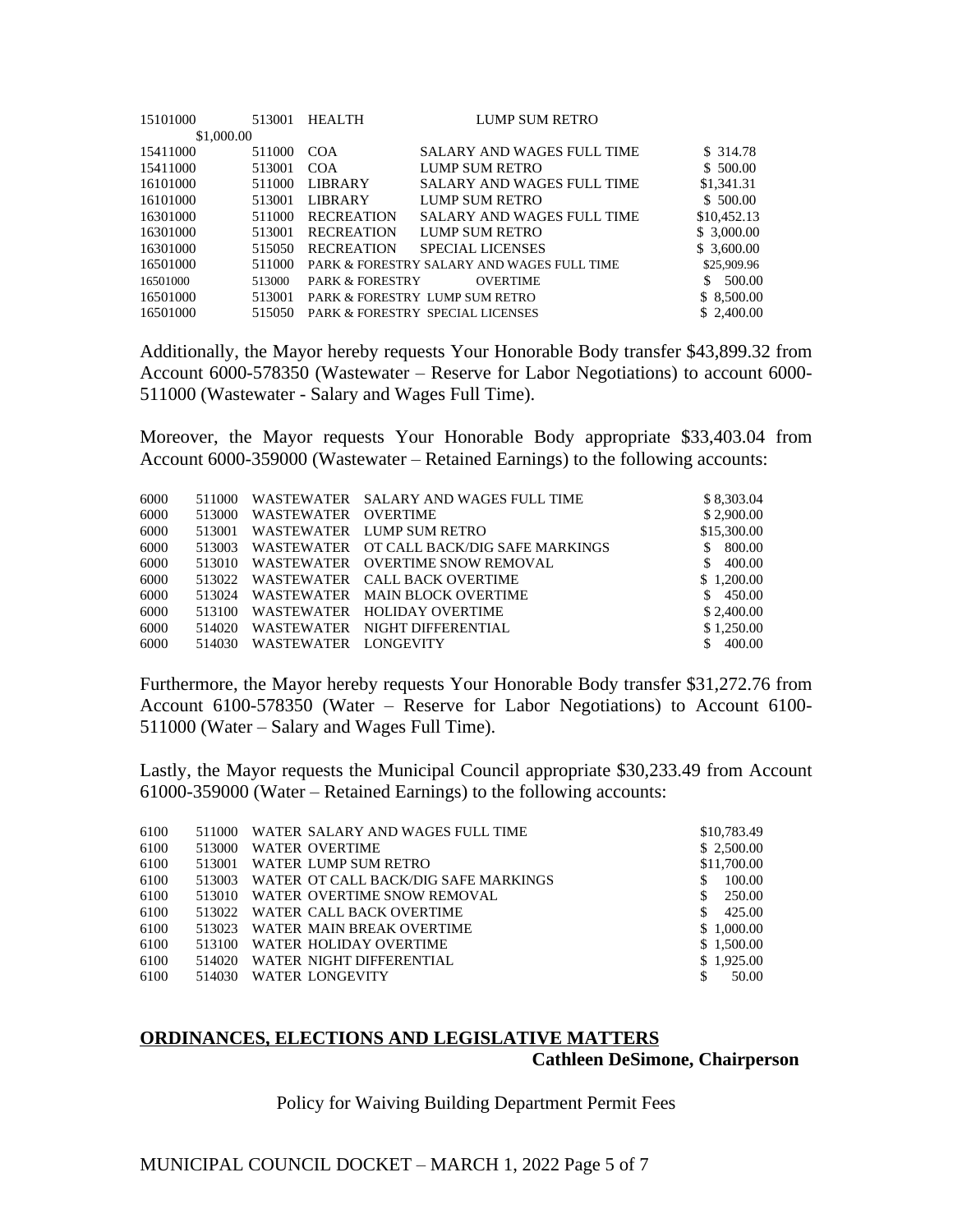Pursuant to Section 3–8.2 of the Revised Ordinances of the City of Attleboro, as amended, this policy explains the process and evaluation criteria when a waiver of Building Department permit fees listed in Section 3–8.1 is requested.

# **I. GENERAL:**

- **a.** This policy does not apply to municipal requests for a permit fee waiver(s).
- **b.** This policy does not apply to Senior Citizen Exemptions described in Section  $3 - 8.4.$
- **c.** All requests to waive a permit fee shall be subject to a public hearing governed by the Municipal Council Rules of Procedure.
- **d.** A waiver request from plumbing, gas, and electrical fees may not exceed the percentage of the gross amount of the respective inspection fees remaining after compensation for services has been made to the appropriate inspector(s), as provided by the terms of Section 3–7 in effect the waiver request is filed.
- **e.** Approved permit fee waivers are valid for six months from the date of the Municipal Council vote.
- **f.** The Municipal Council will not consider permit fee waiver request retroactively. The Municipal Council shall not reimburse any applicant for fees that have already been paid to the City.

# **II. PROCEDURES:**

- **a.** All persons and private entities seeking a building permit fee waiver need to complete the attached *Building Permit Fee Waiver Application* and submit it to the Municipal Council Office. The application needs to be signed by the applicant or designated agent/representative. Incomplete applications will not be processed and will be returned to the petitioner.
- **b.** There is no fee to file a *Building Permit Fee Waiver Application*.
- **c.** Applicants are required to pay all advertising costs associated with the public hearing which must be paid prior to the public hearing.
- **d.** Public hearings will be scheduled according to the Municipal Council regular meeting schedule.
- **e.** All persons and entities, public and private, seeking a building permit fee waiver must obtain a written recommendation of support from the Mayor, which must be attached to the application package.
- **f.** Applications must include sufficient and relevant supporting financial and other documentation demonstrating the need for the waiver. Such documentation must include, but not be limited to: proof of entity status, a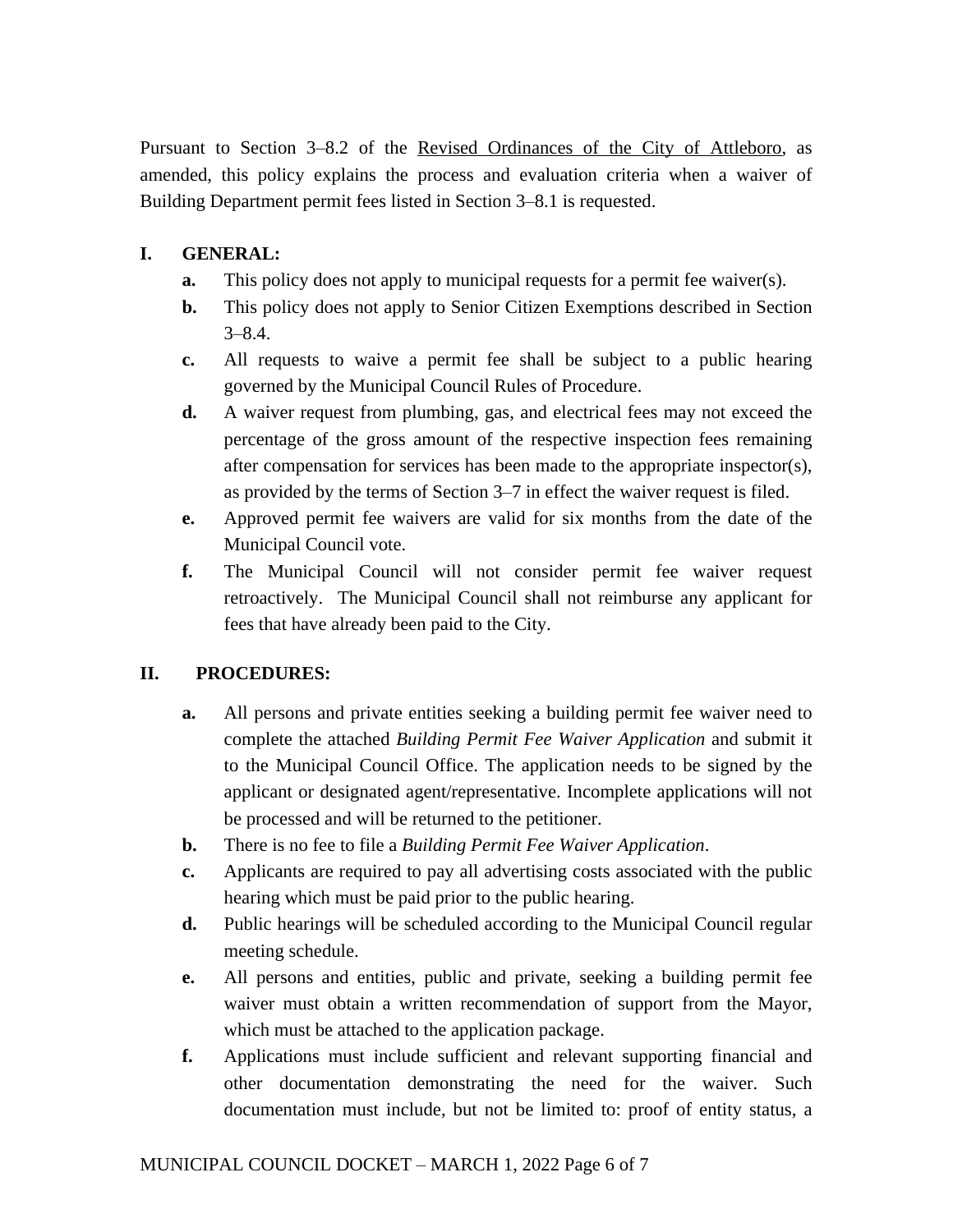budget comprised of all actual revenues and expenses, revenue sources, the amount of the gap in financing (if applicable) and the portion thereof that the fee waiver is sought to cover.

- **g.** The applicant(s) or the designated agent/representative that appears on the *Building Permit Fee Waiver Application* must appear before the Municipal Council at the public hearing and be prepared to present a case for the requested waiver.
- **h.** The Municipal Council may grant a fee waiver in an amount different from that requested by the applicant based on the information presented during the public hearing.
- **i.** Only the Municipal Council can grant a fee waiver and such waiver shall be limited to the specific fee sought to be waived listed on the Application.
- **j.** No individual authorized to collect a building or inspectional fee shall accept a reduced fee as full payment for the requested permit or inspection without receiving a copy of the Fee Waiver granted by the Municipal Council, which shall be kept on file in the Building Department.

## **III. EVALUATION CRITERIA:**

- **a.** If the application seeks less than a full waiver of the fee, the applicant must present written documentation of the financial resources that have been secured to pay the remainder of the applicable fee (i.e. building, inspections). The Municipal Council will not waive any permit fee(s) if the waiver covers only a portion of the gap in financing without written documentation of the availability of sufficient funds to close the gap.
- **b.** The amount of the requested fee waiver cannot exceed amount of the financial gap. The Municipal Council shall not waive a total fee amount exceeding the amount of the gap in financing.
- **c.** Permit fees are an important source of City revenue. A waiver may only be granted in circumstances. where a project will improve the overall quality of life of Attleboro residents, advance objectives contained in the Comprehensive Plan, provide economic benefits to the City, increase the supply of affordable/workforce housing, create/retain jobs, remove blight or decadence, improve environmental quality, preserve City resources, upgrade infrastructure, or has civic, cultural or historical benefit.

#### **PUBLIC SAFETY** Peter Blais, Chairperson